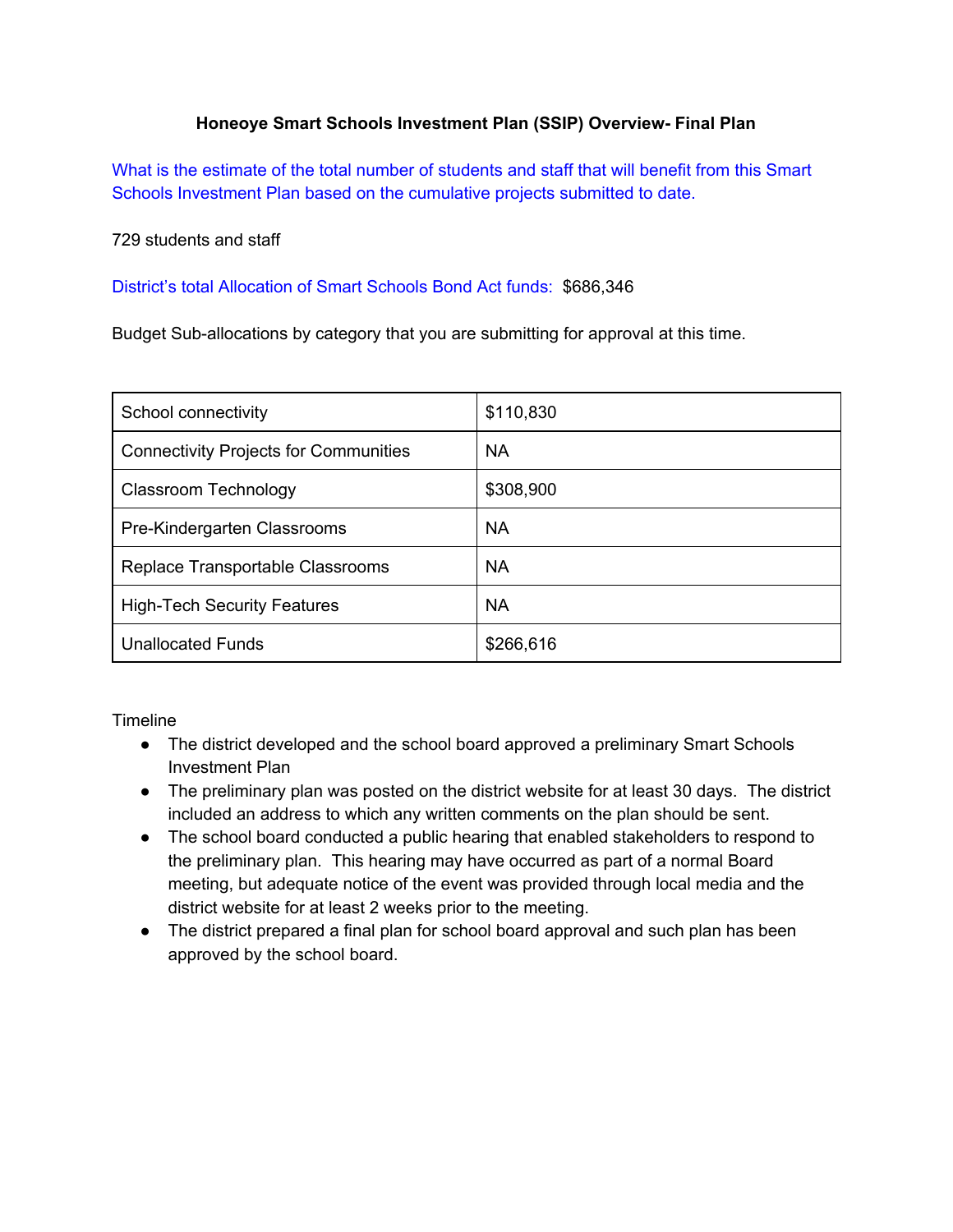## School connectivity

1. Briefly describe how you intend to use Smart Schools Bond Act Funds for high-speed broadband and/or wireless connectivity projects in school buildings.

The district is upgrading our network core to 10GB and replacing 8 managed switches that have reached their end of life.

2. Briefly describe the linkage between the district's District Instructional Technology Plan and the proposed projects. There should be a direct link between this question and your response to Part E, Question 1.

The district plans to use digital connectivity and technology to improve teaching and learning by:

- Fostering collaboration between students and between students and teachers.
- Encouraging and supporting project based learning.
- Developing digital literacy skills for all students and staff.
- Providing teachers with the tools to project documents, websites, software and other instructional materials in the classroom to support student learning.
- Ensuring college and career readiness by teaching our students about the cloud, managing files in the cloud, data security, and online safety.
- Providing secondary students with access to online learning environments to supplement their course of study.

By ensuring we are meeting and maintaining industry standards, as well as FCC requirements for connectivity, our students and staff will have access to robust wireless connections that support the seamless integration of instruction, learning, and technology.

3. To ensure that districts maximize the return on their investment in education technology and devices, Smart Schools Bond Act funds used for technology infrastructure investments must increase the number of school buildings that meet or exceed the Federal Communications Commission minimum speed standard of 100 Mbps per 1,000 students. Please describe how you will used SSBA funds to meet this standard.

The district currently meets this standard, we have 200 Mbps for our 631 students.

4. If the district wishes to have students and staff access the Internet from wireless devices within the school building or in a close proximity to it, it must first ensure that is has a robust Wi-Fi network in place that has sufficient bandwidth to meet user demand. Please describe how you have quantified this demand and how you plan to meet this demand.

The technology staff monitors the bandwidth usage in the district by taking random snapshots using graphical analysis monitoring tools at different times during the day. The technology staff also conducts periodic upload and download speed tests to ensure the fiber and wireless are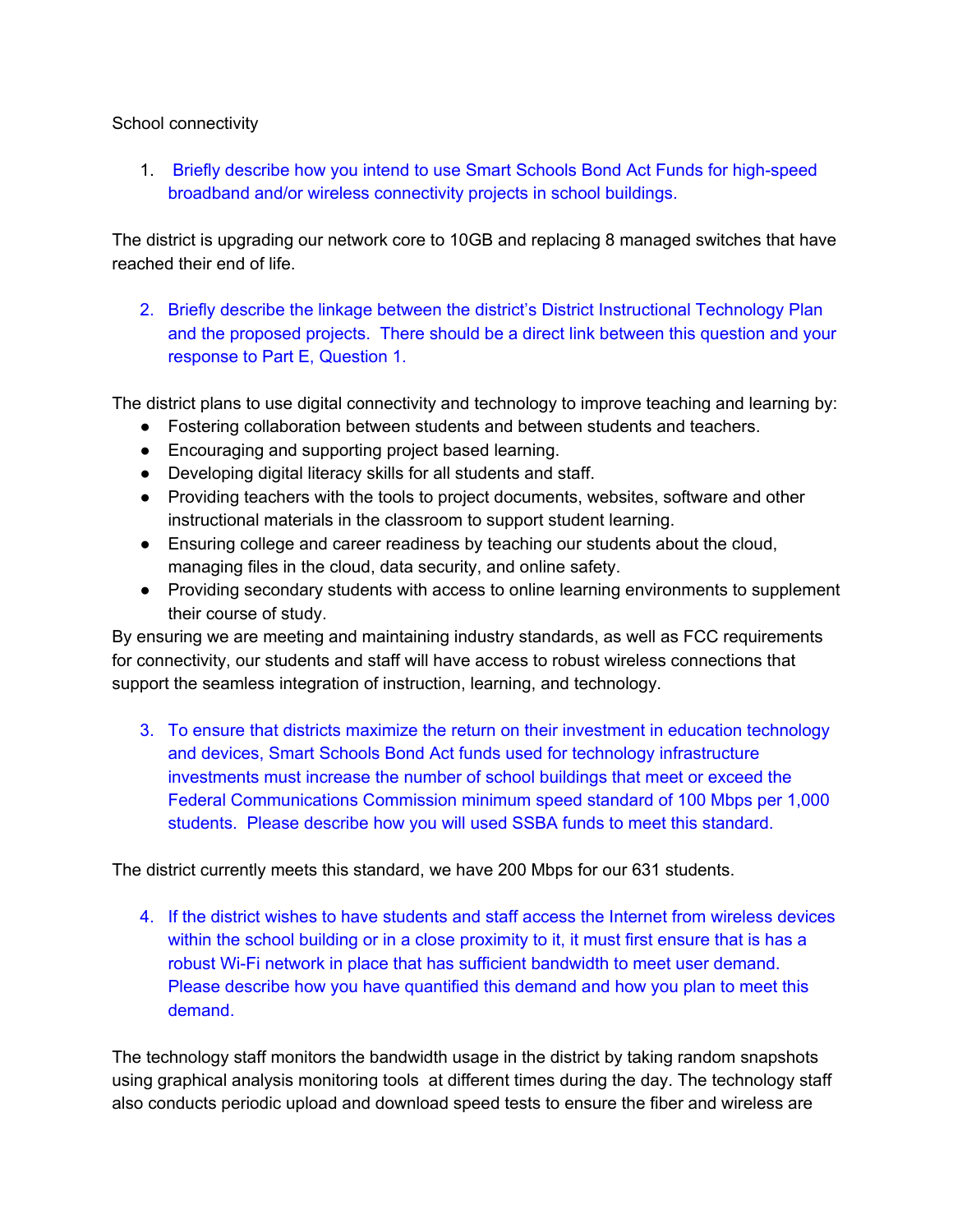performing at their industry standard prescribed rates. Currently, we average less than half of our allotment of bandwidth.

- 5. Office of Facilities Planning will have to conduct a preliminary review of all capital projects, including connectivity projects. Project number: TBA
- 6. Was your project eligible for an expedited review process? Indicate name and license number of the architect or engineer of record. TBA

| network/access costs                       |           |
|--------------------------------------------|-----------|
| outside plant costs                        |           |
| school internal connections and components | \$110,830 |
| professional services                      |           |
| testing                                    |           |
| other upfront costs                        |           |
| other costs                                |           |

Other costs

The sub-allocations on this table must equal the Total allocation for this category in the overall SSIP budget.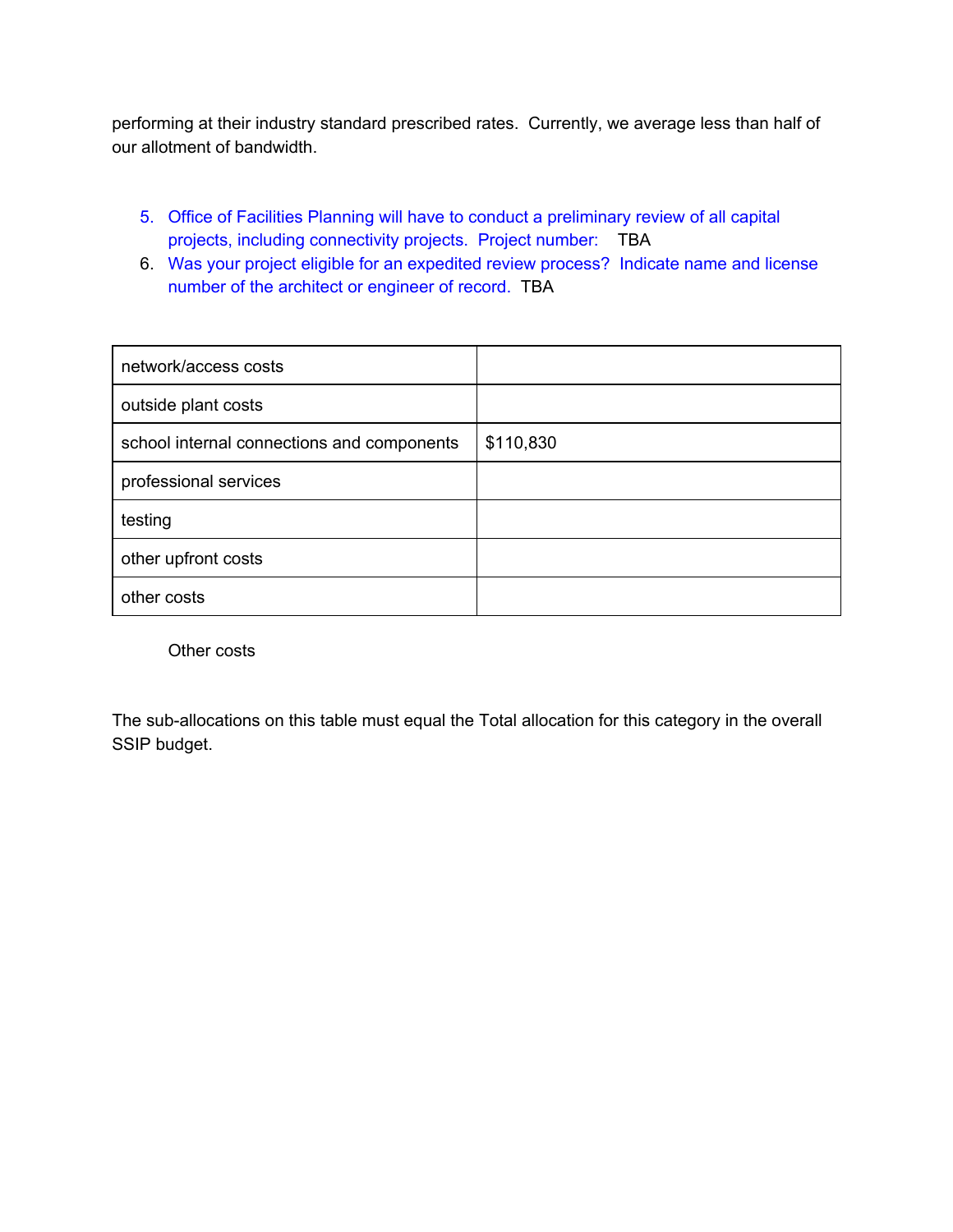## Classroom Learning Technology

1. As a precondition to any purchase of devices using a Smart Schools allocation, a district must increase the number of school buildings that meet or exceed the Federal Communications Commission minimum speed standard of 100 Mbps per 1,000 students. Please describe how your district already meets or is planning to meet this standard within 12 months of plan submission.

The district currently meets this standard, we have 200 Mbps for our 631 students.

2. If the district wishes to have students and staff access the Internet from wireless devices within the school building, or in close proximity to it, it must first ensure that it has a robust WiFi network in place that has sufficient bandwidth to meet user demand. Please describe how you have quantified this demand and how you plan to meet this demand.

The technology staff monitors the bandwidth usage in the district by taking random snapshots using graphical analysis monitoring tools at different times during the day. The technology staff also conducts periodic upload and download speed tests to ensure the fiber and wireless are performing at their industry standard prescribed rates. Currently, we average less than half of our allotment of bandwidth.

3. All New York State Public School districts are required to complete and submit an Instructional Technology Plan survey to the New York State Education Department in compliance with Section 753 of the Education Law and per Part 100.12 of the Commissioner's Regulations. Districts that include educational technology purchases as part of their Smart Schools Investment Plan must have a submitted and approved Instructional Technology Plan survey on file with the New York State Education Department.

The district plan was submitted and the district received email approval on 9/25/2015. The official letter was received 11/6/2015.

4. Describe the devices you intend to purchase and their compatibility with existing or planned platforms or systems.

The major initiative is a 1:1 digital learning program for the secondary school. For this initiative the district will be providing Chromebooks to each student in grades 6-12. Honeoye CSD is a Google Apps for Education (GAFE) district. Students and staff have been using GAFE for the last three years. Since implementing GAFE there has been ongoing professional development. Several teachers have been modeling the use of GAFE, including Google Classroom, for their peers. Teachers have also begun flipping their classrooms and are using the classroom time to engage the students with project based learning. For project based learning and flipped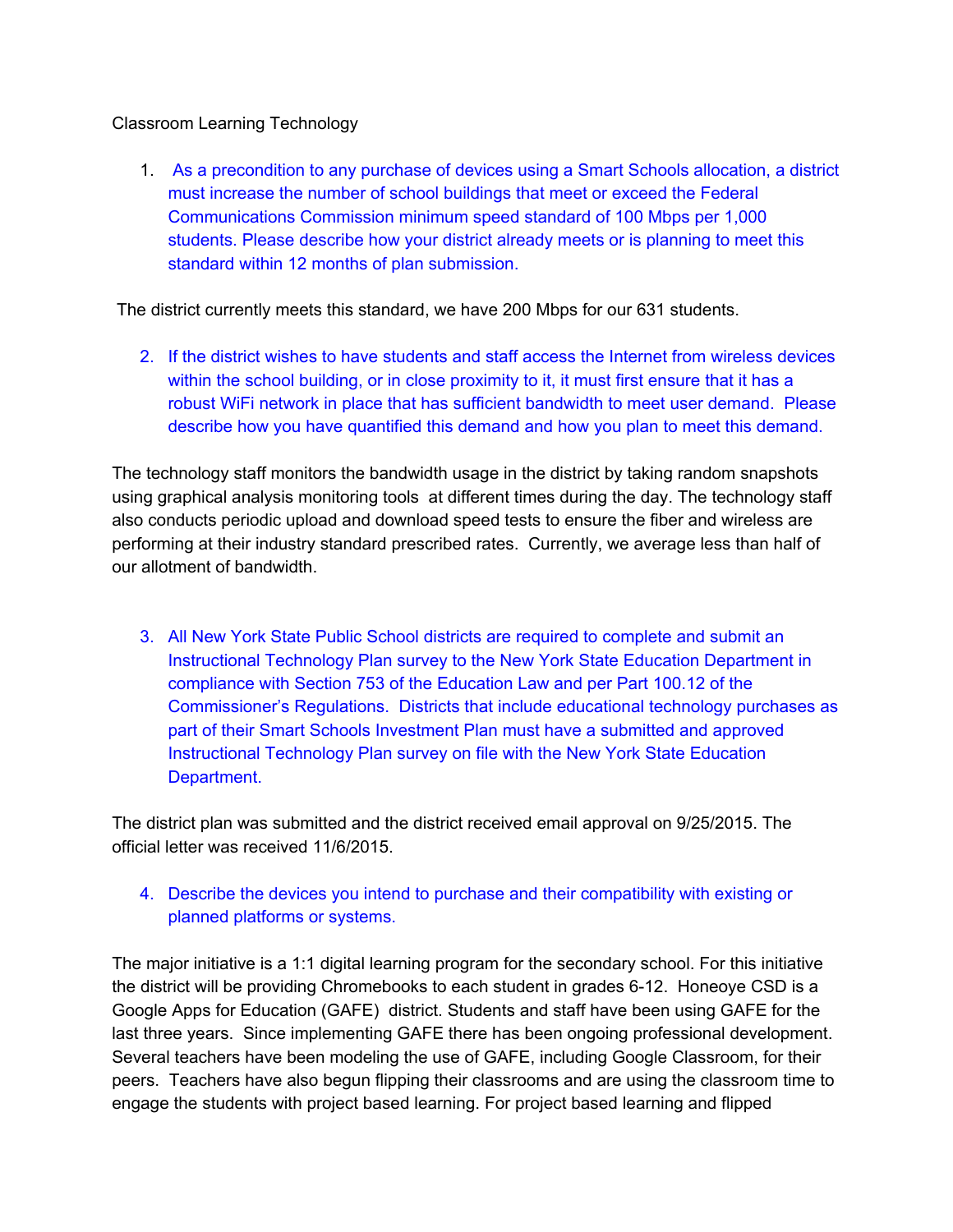instruction to be successful the students need access to technology. Currently, the availability schedule of a few laptop carts and a computer lab are driving the lesson plans of the teachers. We want to reverse this so that the use of technology is driven by the lesson plan without concern about the availability of the necessary technology. Students will already have daily individual access to technology.

As we are a K-12 staff contained in one building, currently all four of our laptop carts are shared among all grade levels. Due to recent cuts in the district's technology budget over the last two years, the district is behind in the laptop cart replacement cycle. A small portion of the smart school money will be used to replace the laptop carts with Chromebooks and these will be dedicated specifically to the Elementary portion of the building.

As part of our career and college readiness preparation, the district will purchase equipment to support 3D and laser printing in the Secondary technology classes. Learning to design for and use a 3D printer and a laser printer is a skill for the students in these classes. Teachers will be able to make requests to the technology class to create objects to enhance their curriculum such as replicas of historical artifacts or provide multidimensional scientific models. The district will also purchase Raspberry Pi2 kits and a variety of sensors to support our High School technology curriculum which is looking to enrich the engineering aspects of the courses.

Because of state aid reductions and Gap Elimination Adjustments, the district technology budget has endured several rounds of budget cuts. This has substantially impacted our replacement cycle for both the laptop carts and the laptops we provide teachers. In order to get us back on our replacement cycle, a small portion of the district's Smart Schools money will be used to replace the laptops we provide our teachers.

- 5. Describe how the proposed technology purchases will:
	- a. enhance differentiated instruction
	- b. expand student learning inside and outside the classroom
	- c. benefit students with disabilities and English language learners; and
	- d. contribute to the reduction of other learning gaps that have been identified in the school district.

The expectation is that districts will place a priority on addressing the needs of students who struggle to succeed in a rigorous curriculum. Responses in this section should specifically address this concern and align with the district's Instructional Technology Plan (in particular Section E, Question 2, and Section E Question 3).

As part of a universal design approach to differentiated instruction, and supporting students with disabilities, students and staff make use of the variety of assistive technology tools that are developed for use with Google Chrome and Google Apps for Education. These include speech-to-text and text-to-speech applications, the ability to enlarge print, simplify web pages, word prediction support, and access to word processing. These tools provide our students with the ability to fully participate in classroom learning activities. As needed, students are provided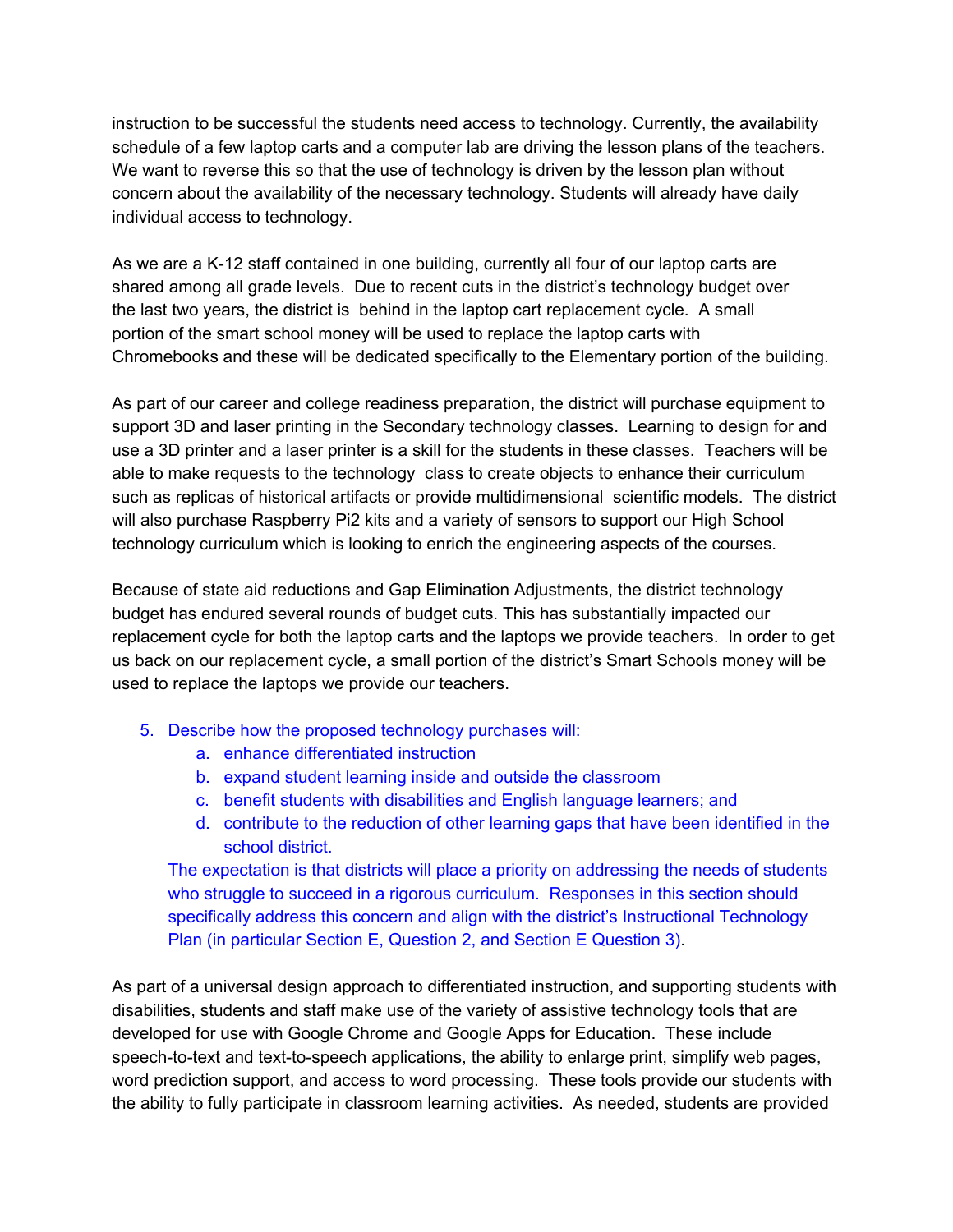with audio versions of books on iPods. Having one Chromebook per student makes providing access to all of these tools, as they are needed, efficient and seamless. We have been piloting all of these tools last year and this year on a small scale basis and we know these tools are effective at improving student learning.

Despite the small size of the district, students have access to a variety of college credit bearing courses. However, there are students that may want access to additional courses that the district cannot provide. By providing students with their own Chromebook, it eliminates one barrier to providing access to an online course should the student want to take one of these courses.

6. Where appropriate, briefly describe how the proposed technology purchases will enhance ongoing communication with parents and other stakeholders and help the district facility technology-based regional partnerships, including distance learning and other efforts.

Currently our sixth grade team collaborates with two other districts. They share flipped classroom videos and lesson plans and the students collaborate with each other on learning projects through the use of Google applications. This serves as a model for how our district teachers can collaborate regionally. As a small rural district, these types of partnerships are invaluable, especially to our secondary teachers that are often the only teacher of a particular course or subject area.

Despite the small size of the district, students have access to a variety of college credit bearing courses. However, there are students that may want access to additional courses that the district cannot provide. By providing students with their own Chromebook, it eliminates one barrier to providing access to an online course should the student want to take one of these courses.

7. Describe the district's plan to provide professional development to ensure that administrators, teachers and staff can employ the technology purchased to enhance instruction successfully. This should be aligned with Section F, Question 1 of the district's Instructional Technology Plan.

With advances in current technology, professional development can happen in many different formats. The district encourages staff to build personal learning networks and include a variety of professional development formats as part of their personal professional development plan. The goal of all district sponsored professional development is to create training opportunities that are easily accessible, develop a common language among users regarding technology lexicon, and promote the integration of technology into rich and rewarding learning experiences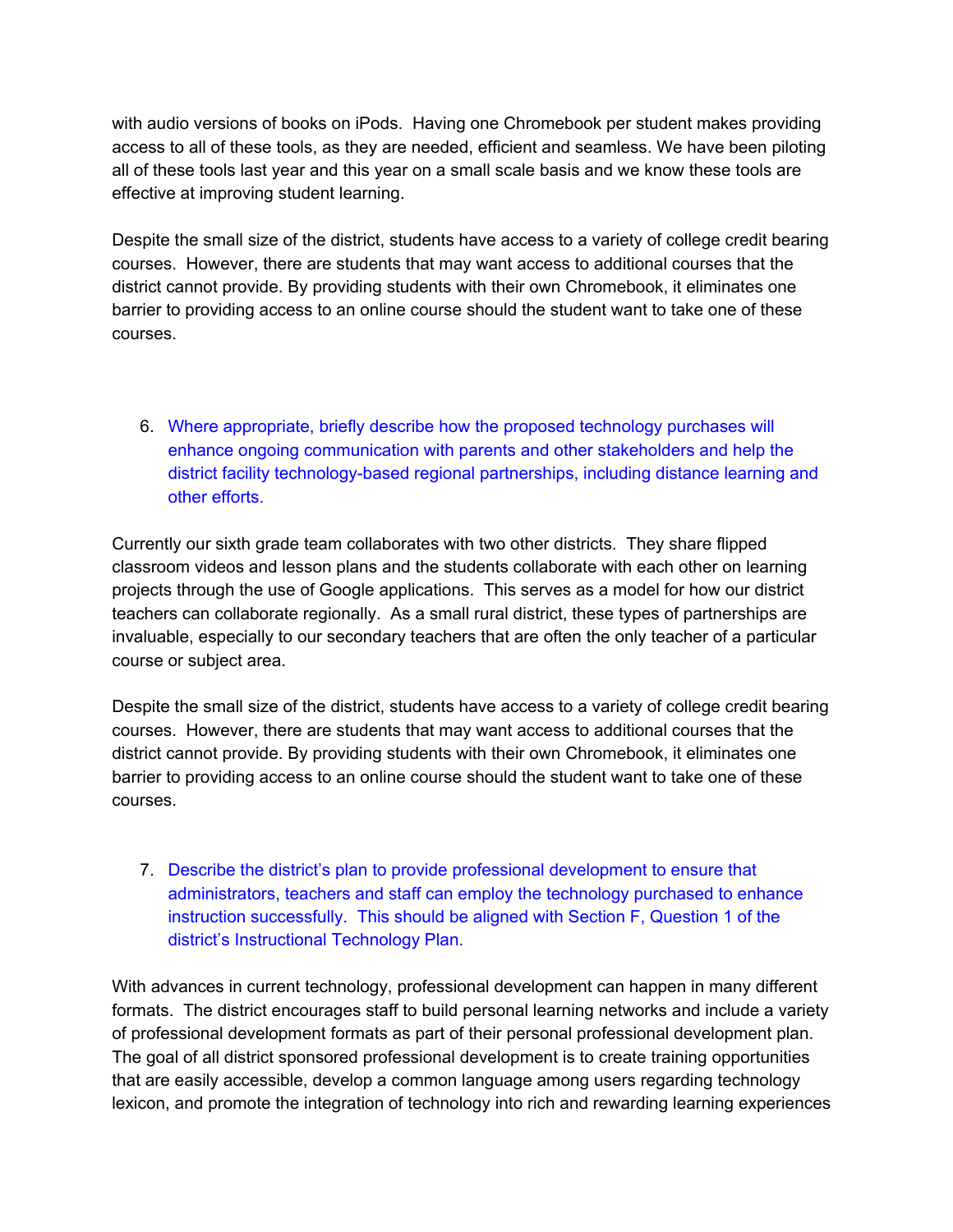for our students. The focus of our professional development has been and will continue to be focused on these key areas:

- rethinking how teachers use classroom instructional time
- using Google Apps for Education and the many associated tools to create collaborative learning experiences
- rethinking how students demonstrate their learning
- using technology to support all learners in the classroom using principles of Universal Design

In addition to our district sponsored professional development teachers attend professional development at the Wayne - Finger Lakes Teacher Center, Wayne-Finger Lakes BOCES, NYSCATE, and at other area BOCES. By leveraging digital technology, staff also make use of professional webinars and social media for professional development.

8. District's must contact the SUNY/CUNY teacher preparation program that supplies the largest number of the district's new teachers to request advice on innovative uses and best practices at the intersection of pedagogy and educational technology.

This was held on October 30, 2015. Information from that meeting has been incorporated into our professional development for teachers.

- 9. NA No non-public schools within our district
- 10. To ensure the sustainability of technology purchases made with Smart Schools funds, districts must demonstrate a long-term plan to maintain and replace technology purchases supported by Smart Schools Bond Act funds. This sustainability plan shall demonstrate a district's capacity to support recurring costs of use that are ineligible for Smart Schools Bond Act funding such as device maintenance, technical support, Internet and wireless fees, maintenance of hotspots, staff professional development, building maintenance and the replacement of incidental items. Further, such as sustainability plan shall include a long-term plan for the replacement of purchased devices and equipment at the end of their useful life with other funding sources.

The district maintains an extensive master replacement plan for all areas of technology and this replacement plan was used in developing this plan. In developing the district's SSIP we looked at how to best leverage state-aided hardware funds, BOCES aid on technology purchases, and tried to maintain a consistent overall technology budget supported by district funds. Because of the Gap Elimination Adjustment and cuts to foundation aid, the district had to make budgetary reductions to the technology budget for the last two years. This has negatively impacted the district's master replacement cycle. By using some Smart Schools money to get us back on our replacement cycle timeline, the district will able to use district funds to support our replacement cycle in the future.